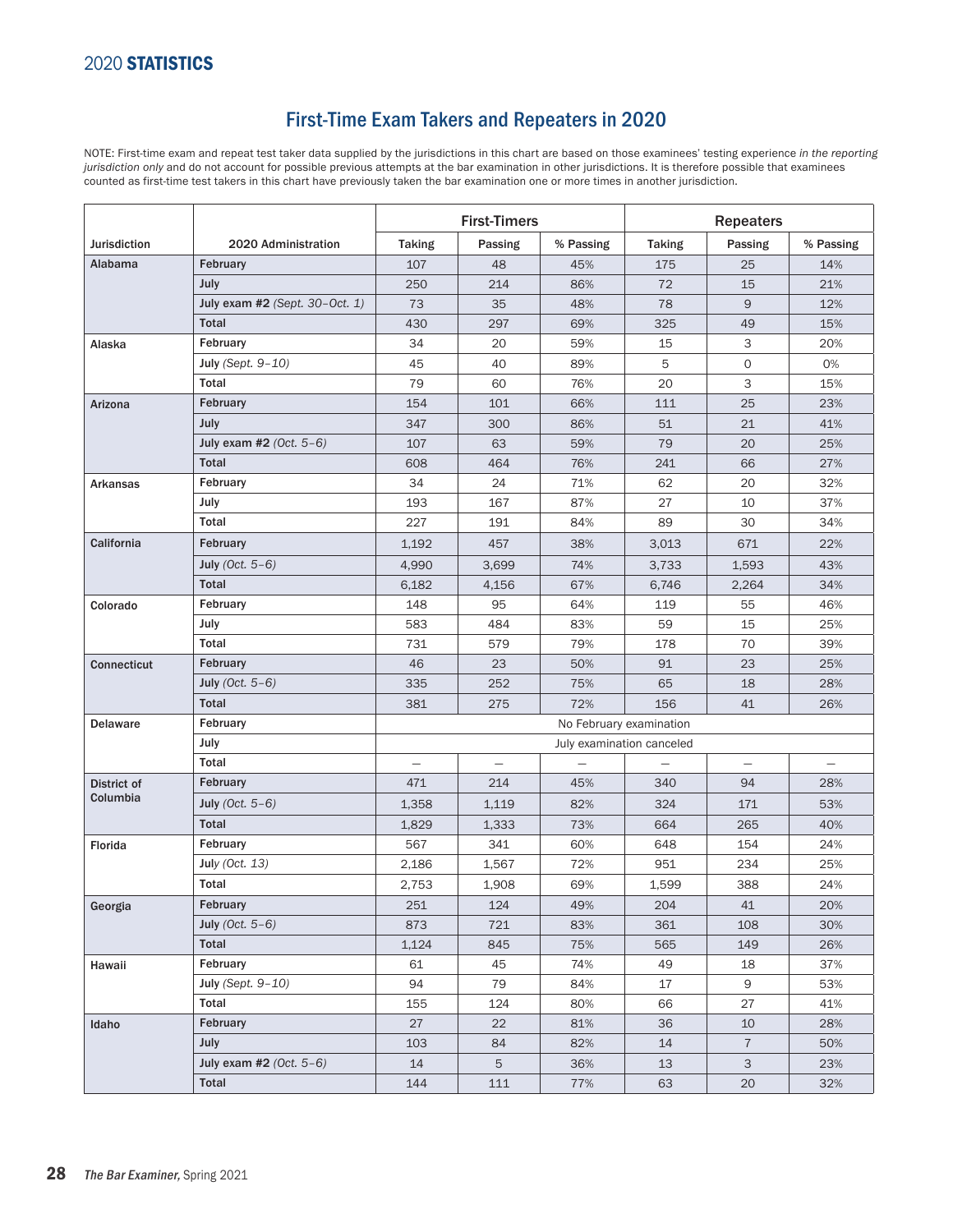|                      |                                | <b>First-Timers</b> |         |           | <b>Repeaters</b> |                |           |  |
|----------------------|--------------------------------|---------------------|---------|-----------|------------------|----------------|-----------|--|
| Jurisdiction         | 2020 Administration            | <b>Taking</b>       | Passing | % Passing | <b>Taking</b>    | Passing        | % Passing |  |
| Illinois             | February                       | 294                 | 174     | 59%       | 442              | 129            | 29%       |  |
|                      | July (Oct. $5-6$ )             | 1,764               | 1,477   | 84%       | 393              | 138            | 35%       |  |
|                      | <b>Total</b>                   | 2,058               | 1,651   | 80%       | 835              | 267            | 32%       |  |
| Indiana              | February                       | 118                 | 73      | 62%       | 128              | 46             | 36%       |  |
|                      | July $(Aug. 4)$                | 343                 | 295     | 86%       | 168              | 103            | 61%       |  |
|                      | <b>Total</b>                   | 461                 | 368     | 80%       | 296              | 149            | 50%       |  |
| Iowa                 | February                       | 39                  | 23      | 59%       | 21               | 5              | 24%       |  |
|                      | July                           | 152                 | 133     | 88%       | 10               | 1              | 10%       |  |
|                      | Total                          | 191                 | 156     | 82%       | 31               | 6              | 19%       |  |
| Kansas               | February                       | 31                  | 29      | 94%       | 9                | $\overline{2}$ | 22%       |  |
|                      | July                           | 103                 | 93      | 90%       | 8                | 3              | 38%       |  |
|                      | July exam #2 (Sept. $9-10$ )   | 17                  | 13      | 76%       | 6                | $\overline{4}$ | 67%       |  |
|                      | <b>Total</b>                   | 151                 | 135     | 89%       | 23               | 9              | 39%       |  |
| Kentucky             | February                       | 91                  | 66      | 73%       | 90               | 35             | 39%       |  |
|                      | July (Oct. $5-6$ )             | 251                 | 210     | 84%       | 72               | 30             | 42%       |  |
|                      | Total                          | 342                 | 276     | 81%       | 162              | 65             | 40%       |  |
| Louisiana            | February                       | 104                 | 60      | 58%       | 110              | 61             | 55%       |  |
|                      | July (Aug. 24)                 | 35                  | 28      | 80%       | 59               | 47             | 80%       |  |
|                      | July exam #2 (Oct. 20)         | 62                  | 32      | 52%       | 114              | 40             | 35%       |  |
|                      | <b>Total</b>                   | 201                 | 120     | 60%       | 283              | 148            | 52%       |  |
| Maine                | February                       | 35                  | 23      | 66%       | 25               | $\overline{7}$ | 28%       |  |
|                      | July (Sept. 30-Oct. 1)         | 111                 | 100     | 90%       | 14               | 8              | 57%       |  |
|                      | Total                          | 146                 | 123     | 84%       | 39               | 15             | 38%       |  |
| Maryland             | February                       | 110                 | 61      | 55%       | 192              | 56             | 29%       |  |
|                      | July (Oct. $5-6$ )             | 650                 | 516     | 79%       | 154              | 48             | 31%       |  |
|                      | Total                          | 760                 | 577     | 76%       | 346              | 104            | 30%       |  |
| <b>Massachusetts</b> | February                       | 129                 | 69      | 53%       | 300              | 89             | 30%       |  |
|                      | July (Oct. $5-6$ )             | 1,092               | 929     | 85%       | 231              | 86             | 37%       |  |
|                      | Total                          | 1,221               | 998     | 82%       | 531              | 175            | 33%       |  |
| Michigan             | February                       | 170                 | 118     | 69%       | 184              | 93             | 51%       |  |
|                      | July (July 28)                 | 533                 | 430     | 81%       | 190              | 78             | 41%       |  |
|                      | Total                          | 703                 | 548     | 78%       | 374              | 171            | 46%       |  |
| Minnesota            | February                       | 100                 | 66      | 66%       | 101              | 37             | 37%       |  |
|                      | July                           | 340                 | 312     | 92%       | 14               | 10             | 71%       |  |
|                      | July exam $#2$ (Sept. $9-10$ ) | 153                 | 118     | 77%       | 39               | 12             | 31%       |  |
|                      | Total                          | 593                 | 496     | 84%       | 154              | 59             | 38%       |  |
| Mississippi          | February                       | 27                  | 18      | 67%       | 22               | $\mathsf 9$    | 41%       |  |
|                      | <b>July</b>                    | 97                  | 80      | 82%       | 20               | 11             | 55%       |  |
|                      | Total                          | 124                 | 98      | 79%       | 42               | 20             | 48%       |  |
| Missouri             | February                       | 125                 | 83      | 66%       | 99               | 29             | 29%       |  |
|                      | July                           | 552                 | 491     | 89%       | 49               | 15             | 31%       |  |
|                      | Total                          | 677                 | 574     | 85%       | 148              | 44             | 30%       |  |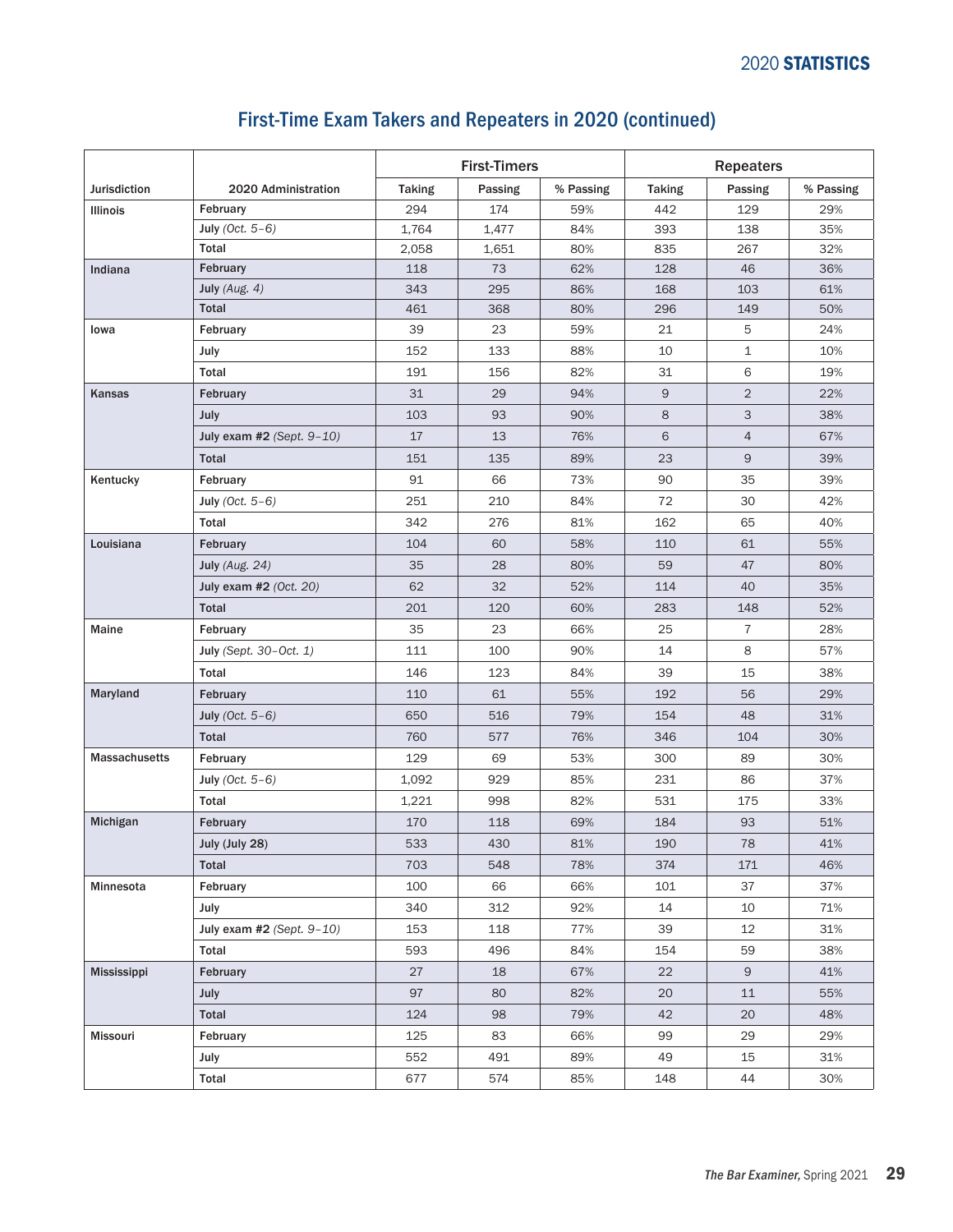#### Jurisdiction 2020 Administration First-Timers and the Repeaters Taking Passing % Passing Taking Passing % Passing Montana February 26 14 54% 11 6 55% July 78 71 91% 5 0 0% Total 104 | 85 | 82% | 16 | 6 | 38% Nebraska February 19 11 58% 34 14 41% July 137 124 91% 5 2 40% July exam #2 *(Sept. 9–10)* 17 12 71% 7 1 14% Total 173 147 85% 46 17 37% Nevada February 94 63 67% 96 35 36% July *(Aug. 11–12)* 237 171 72% 67 24 36% Total 331 234 71% 163 59 36% New Hampshire February 121 21 14 67% 17 6 35% July *(Oct. 5–6)* 83 65 78% 5 1 20% Total 104 79 76% 22 7 32% New Jersey February 209 138 66% 246 67 27% July (Oct. 5–6) | 1,208 | 863 | 71% | 199 | 68 | 34% Total 1,417 1,001 71% 445 135 30% New Mexico | February | 97 | 69 | 71% | 35 | 19 | 54% July *(Sept. 9–10)* 319 289 91% 18 12 67% Total | 416 | 358 | 86% | 53 | 31 | 58% New York | February | 1,309 | 805 | 61% | 2,254 | 625 | 28% July *(Oct. 5–6)* 5,004 4,255 85% 146 65 45% Total 6,313 5,060 80% 2,400 690 29% North Carolina February 216 148 69% 186 56 30% July 570 511 90% 98 44 45% Total 786 659 84% 284 100 35% North Dakota February 5 2 40% 11 8 73% July 101 - 100 - 100 - 100 - 100 - 100 - 100 - 100 - 100 - 100 - 100 - 100 - 100 - 100 - 100 - 100 - 100 - 100 Total 59 46 78% 15 8 53% Ohio February 81 60 74% 171 64 37% July *(Oct. 5–6)* 810 690 85% 148 51 34% Total 891 750 84% 319 115 36% Oklahoma February 47 44 94% 63 32 51% July 200 | 245 | 209 | 85% | 23 | 6 | 26% Total 292 253 87% 86 38 44% Oregon February 94 65 69% 74 35 47% July 202 192 95% 8 3 38% July exam #2 *(Oct. 5–6)* 22 18 82% 49 30 61% Total 318 275 86% 131 68 52% Pennsylvania |February | 230 | 159 | 69% | 276 | 105 | 38% July *(Oct. 5–7)* 1,060 873 82% 192 76 40% Total 1,290 | 1,032 | 80% | 468 | 181 | 39%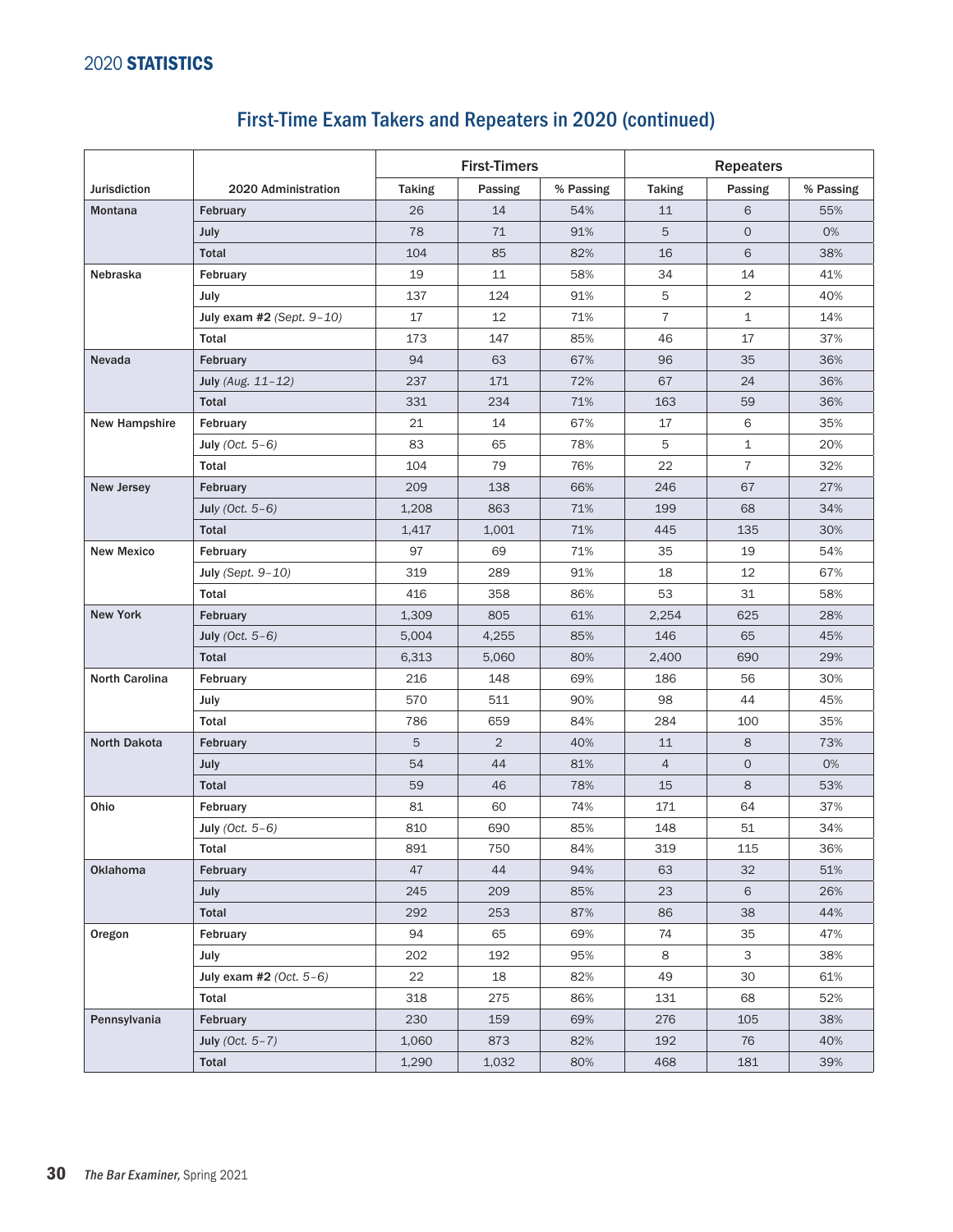|                       |                                  | <b>First-Timers</b>       |                |            | <b>Repeaters</b> |                    |            |  |
|-----------------------|----------------------------------|---------------------------|----------------|------------|------------------|--------------------|------------|--|
| <b>Jurisdiction</b>   | 2020 Administration              | <b>Taking</b>             | Passing        | % Passing  | <b>Taking</b>    | Passing            | % Passing  |  |
| Rhode Island          | February                         | 17                        | 6              | 35%        | 22               | 8                  | 36%        |  |
|                       | July (Sept. 30-Oct. 1)           | 63                        | 42             | 67%        | 9                | 6                  | 67%        |  |
|                       | Total                            | 80                        | 48             | 60%        | 31               | 14                 | 45%        |  |
| <b>South Carolina</b> | February                         | 109                       | 73             | 67%        | 84               | 34                 | 40%        |  |
|                       | July                             | 334                       | 249            | 75%        | 50               | 27                 | 54%        |  |
|                       | <b>Total</b>                     | 443                       | 322            | 73%        | 134              | 61                 | 46%        |  |
| South Dakota          | February                         | 13                        | 6              | 46%        | 11               | 3                  | 27%        |  |
|                       | July                             | 51                        | 39             | 76%        | 10               | $\overline{4}$     | 40%        |  |
|                       | Total                            | 64                        | 45             | 70%        | 21               | $\overline{7}$     | 33%        |  |
| <b>Tennessee</b>      | February                         | 128                       | 82             | 64%        | 159              | 51                 | 32%        |  |
|                       | July (Oct. $5-6$ )               | 567                       | 467            | 82%        | 110              | 40                 | 36%        |  |
|                       | Total                            | 695                       | 549            | 79%        | 269              | 91                 | 34%        |  |
| Texas                 | February                         | 433                       | 245            | 57%        | 560              | 210                | 38%        |  |
|                       | July (Sept. $9-10$ )             | 840                       | 712            | 85%        | 197              | 83                 | 42%        |  |
|                       | July exam #2 $(Oct. 5-6)$        | 768                       | 544            | 71%        | 347              | 127                | 37%        |  |
|                       | Total                            | 2,041                     | 1,501          | 74%        | 1,104            | 420                | 38%        |  |
| Utah                  | February                         | 54                        | 43             | 80%        | 25               | 6                  | 24%        |  |
|                       | July (Sept. 30-Oct. 1)           | 48                        | 37             | 77%        | 11               | $\overline{4}$     | 36%        |  |
|                       | Total                            | 102                       | 80             | 78%        | 36               | 10                 | 28%        |  |
| Vermont               | February                         | 87                        | 72             | 83%        | 13               | 3                  | 23%        |  |
|                       | July (Oct. $5-6$ )               | 52                        | 32             | 62%        | 4                | $\circ$            | 0%         |  |
|                       | Total                            | 139                       | 104            | 75%        | 17               | 3                  | 18%        |  |
| Virginia              | February                         | 93                        | 56             | 60%        | 117              | 60                 | 51%        |  |
|                       | July                             | 381                       | 350            | 92%        | 23               | 10                 | 43%        |  |
|                       | July exam $#2$ (Sept. 10)        | 149                       | 117            | 79%        | 47               | 31                 | 66%        |  |
|                       | Total                            | 623                       | 523            | 84%        | 187              | 101                | 54%        |  |
| Washington            | February                         | 160                       | 88             | 55%        | 136              | 53                 | 39%        |  |
|                       | July                             | 57                        | 53             | 93%        | 14               | 8                  | 57%        |  |
|                       | July exam $#2$ (Sept. $9-10$ )   | 19                        | 11             | 58%        | 18               | 3                  | 17%        |  |
|                       | Total<br>February                | 236<br>40                 | 152<br>28      | 64%        | 168<br>40        | 64<br>$\mathsf{9}$ | 38%<br>23% |  |
| <b>West Virginia</b>  | July                             | 131                       | 111            | 70%<br>85% | 19               | 5                  | 26%        |  |
|                       | Total                            | 171                       | 139            | 81%        | 59               | 14                 | 24%        |  |
| Wisconsin             | February                         | 52                        | 32             | 62%        | 32               | 6                  | 19%        |  |
|                       | July                             | 101                       | 82             | 81%        | 31               | 9                  | 29%        |  |
|                       | Total                            | 153                       | 114            | 75%        | 63               | 15                 | 24%        |  |
| Wyoming               | February                         | 13                        | 6              | 46%        | 14               | 10                 | 71%        |  |
|                       | <b>July</b>                      | 43                        | 38             | 88%        | $\overline{4}$   | $\overline{2}$     | 50%        |  |
|                       | July exam $#2$ (Sept. 30-Oct. 1) | $\overline{9}$            | $\overline{4}$ | 44%        | $\overline{2}$   | $\circ$            | 0%         |  |
|                       | Total                            | 65                        | 48             | 74%        | 20               | 12                 | 60%        |  |
| Guam                  | February                         | 5                         | $\overline{4}$ | 80%        | 3                | 0                  | 0%         |  |
|                       | July                             | July examination canceled |                |            |                  |                    |            |  |
|                       | Total                            | 5                         | $\overline{4}$ | 80%        | 3                | 0                  | 0%         |  |